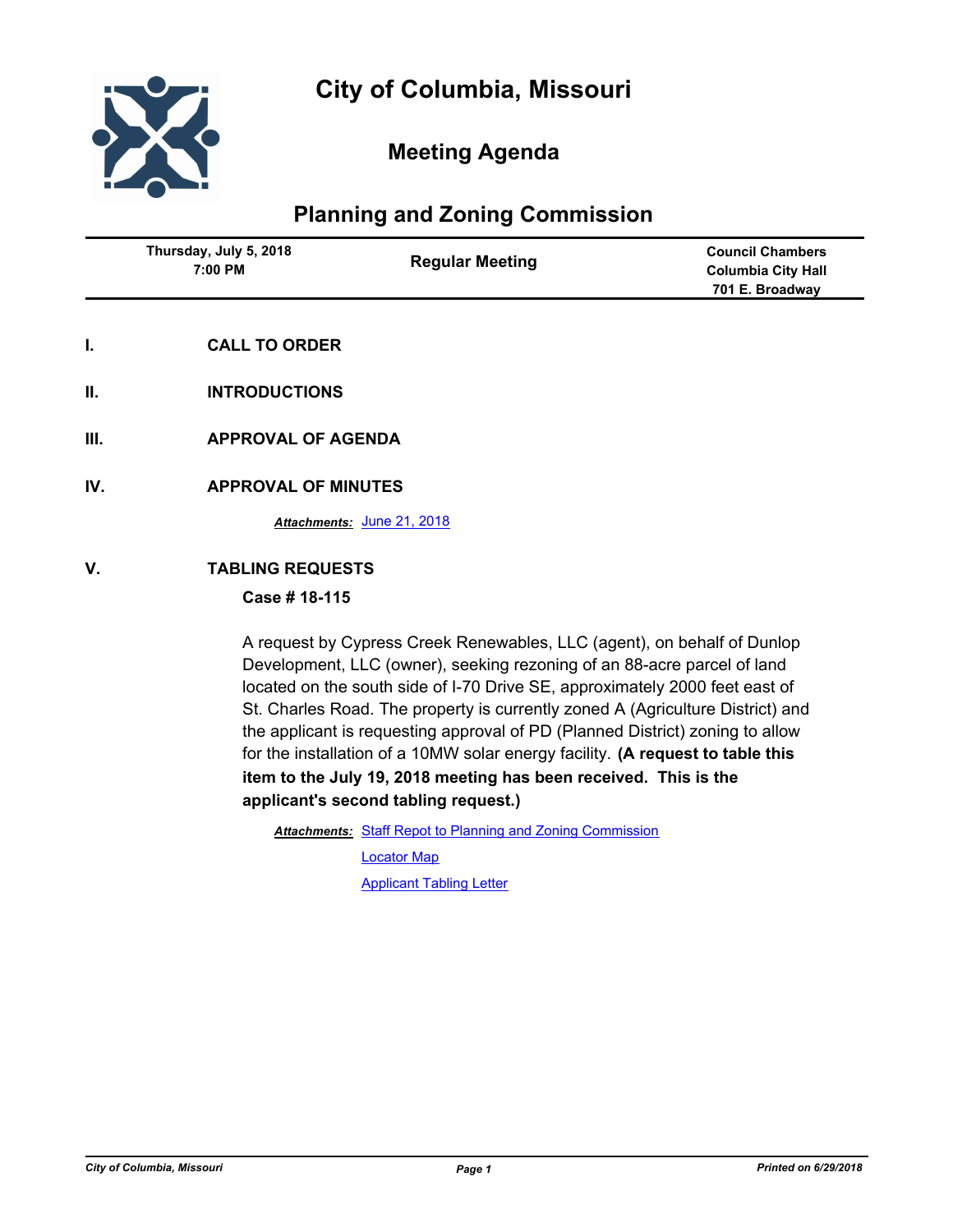# **VI. PUBLIC HEARINGS**

## **Case # 18-131**

A request by J. Patrick and Barbara Fitzgerald (owners) to annex 3 acres of Boone County R-S (Single Family Residential) zoned land into the City and apply R-1 (One-Family Dwelling District) as permanent zoning to allow for connection to City sewer. The subject site is addressed 5705 E. Mexico Gravel Road**.** 

Attachments: [Staff Report to Planning and Zoning Commission](http://gocolumbiamo.legistar.com/gateway.aspx?M=F&ID=e1966bbd-31d2-4c04-9eac-6f4cb2d7b190.docx) [Locator Maps](http://gocolumbiamo.legistar.com/gateway.aspx?M=F&ID=48c9f128-b6a4-40ce-b8c8-5eeebe40baaf.pdf) **[Surrounding zoning and USA boundary graphic](http://gocolumbiamo.legistar.com/gateway.aspx?M=F&ID=1351efe0-7c69-4a2f-8cfd-665b7b7c9bf7.jpg)** 

#### **VII. PUBIC HEARING AND SUBDIVISIONS**

#### **Case #18-132**

A request by Engineering Surveys and Services (agent) on behalf of OTA Properties (owner) for a rezoning of .52 acres of property addressed 709 Fay Street from I-G (Industrial) to M-N (Mixed Use- Neighborhood). The property includes Lot 25 and the south sixty (60) feet of Lot 24 of Harbison's Second Addition to the City of Columbia.

Attachments: [Staff Report to Planning and Zoning Commission](http://gocolumbiamo.legistar.com/gateway.aspx?M=F&ID=8b20e081-64e1-4e4e-84ca-fe3ec795e571.docx)

[Locator Maps](http://gocolumbiamo.legistar.com/gateway.aspx?M=F&ID=ff0c3158-74e5-48b5-9a1d-7de6356a21d5.pdf) [Surrounding zoning graphic](http://gocolumbiamo.legistar.com/gateway.aspx?M=F&ID=3ed352fc-b182-48a4-932a-e6c54b8e1d07.pdf) [Rezoning analysis provided by applicant](http://gocolumbiamo.legistar.com/gateway.aspx?M=F&ID=bf3fc384-ceee-4356-845c-8703d1feba84.pdf)

#### **Case # 18-133**

A request by Engineering Surveys and Services (agent), on behalf of OTA Properties (owner), for approval of a one-lot replat to be known as "OTA Subdivision Plat 1" and approval of design adjustments from Sections  $29-5.1(c)(4)$  and  $29-5.1(g)(4)$  of the UDC pertaining to dedication of additional right-of-way and the provision of public utility easements, respectively. The subject site contains .52 acres and was formally platted as Lot 25 and the south sixty (60) feet of Lot 24 of Harbison's Second Addition.

Attachments: [Staff Report to the Planning and Zoning Commission](http://gocolumbiamo.legistar.com/gateway.aspx?M=F&ID=b7b99d09-4c37-49bf-ab99-e0f55f80b71e.docx)

[Locator Maps](http://gocolumbiamo.legistar.com/gateway.aspx?M=F&ID=9d21e2b6-a26f-4be4-a1be-5a128c3cd9d4.pdf) [Final Plat](http://gocolumbiamo.legistar.com/gateway.aspx?M=F&ID=d8daf3b1-7262-477a-8696-e3b92f32a3d1.pdf)

[Design Adjustment Request](http://gocolumbiamo.legistar.com/gateway.aspx?M=F&ID=556de222-ff7b-46db-a934-34cda78d87c0.pdf)

## **VIII. PUBLIC COMMENTS**

#### **IX. STAFF COMMENTS**